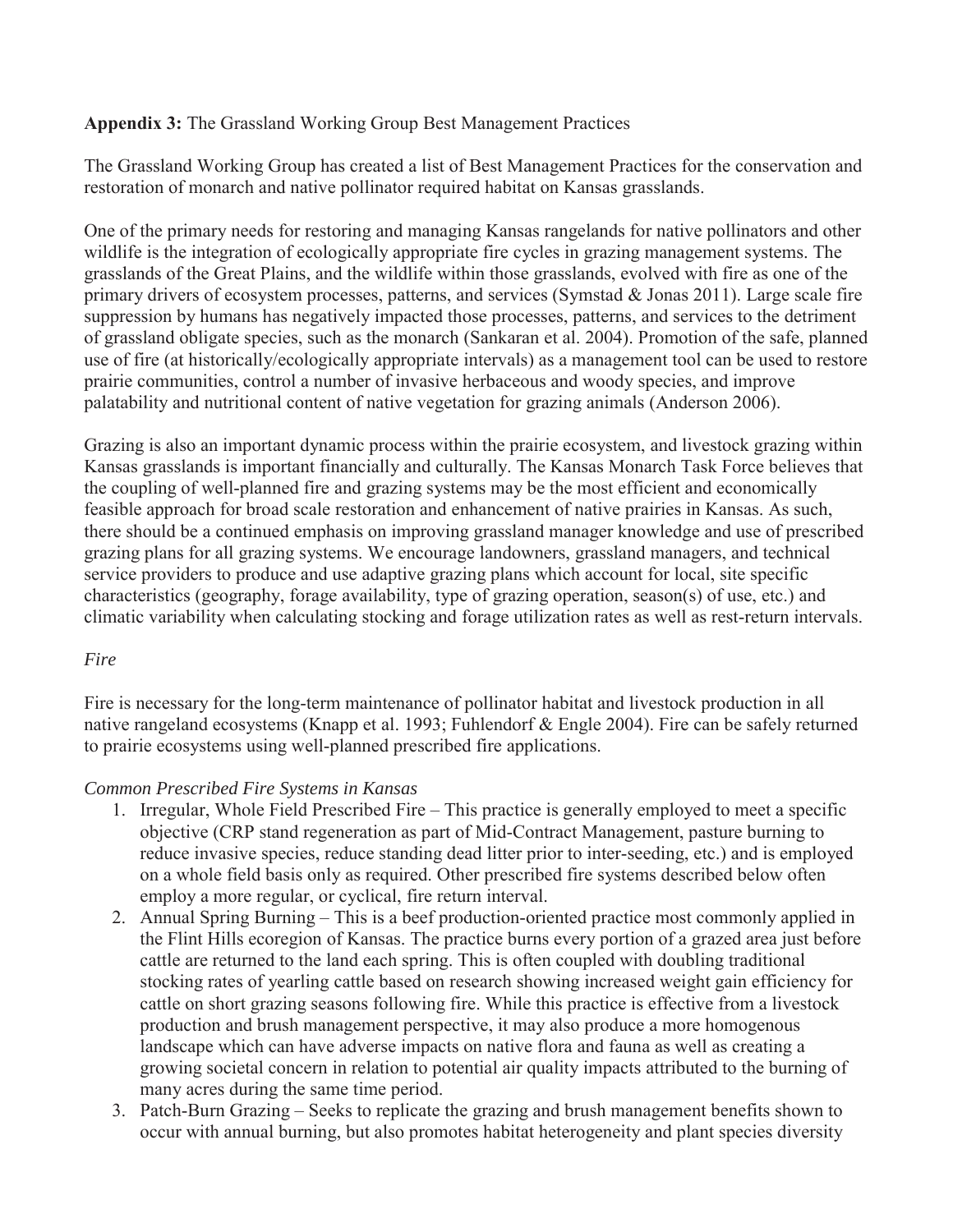that pollinators and grazers evolved with across the Great Plains. The basic principal is that portions of grazing units are burned each year (*e.g.* a different third of a grazing unit burned each year) on a rotation that provides differing age classes and vegetation characteristics in each portion of the grazing unit. Grazing animals spend a disproportionate amount of time in the most recently burned area which keeps their gain efficiencies high and provides an additional (beneficial) disturbance to the vegetative community, while providing different vegetation community structure for wildlife in the unburned portions of the unit each year. Since livestock largely do not impact the unburned areas, it also provides ample rest periods during the growing season to improve the overall vigor of the entire vegetative community. It is thought that this approach reproduces, on a smaller scale, the fire/grazing interactions seen at the landscape scale prior to settlement of Great Plains by European-American immigrants.

#### *Suggestions for Prescribed Fire Use in Kansas*

- 1. Burn based on historical fire cycles and seasons; acknowledging higher fire frequencies may be required to restore prairie to ecological site description parameters.
- 2. Consider splitting a property into multiple burn units that are burned at different times within and/or between years. This promotes early, mid and late season plant species beneficial to pollinators and livestock. Only conducting burns during the spring increases selection pressure on spring flowering plants and can reduce their presence in the community over time while concentrating air quality impacts during that same season.
- 3. Burning can have short-term negative or positive impacts on plants and animals. Some native prairie plants and animals thrive in areas that have been recently burned and grazed while others thrive in areas that have not been burned or grazed for multiple years. Overall, fire is a necessary process to maintain native grasslands and provides a net conservation benefit in the long-term.
- 4. Burning woodlands can promote pollinator habitat, particularly in oak-savannah sites.
- 5. Growing season burns promote the re-expression of some milkweed species, improving the resources for late-season breeding events and the fall migration. Also, growing season burns can extend crude protein and palatability of grazing lands for livestock.
- 6. Burn sericea lespedeza (*Lespedeza cuneata*) while it is in bloom, but before it goes to seed. This practice can help control the spread of this non-native, invasive species. In Kansas, the blooming (i.e., flowering) period for sericea lespedeza can be anywhere from early Augustearly September. Watching plant progression is important to burning at the right time.
- 7. When annually burning, do not go back and burn off patches that do not burn. These unburned areas provide important refugia and cover for monarchs and other wildlife and do not limit cattle gains.
- 8. Burning when non-native cool season grasses are in bud (but before they flower) can help control or reduce their spread. This is typically when new growth of native warm-season grasses is one to two inches.
- 9. Promote Prescribed Burning Associations (PBAs) across the state. Fire is needed to control woody plant expansion, invasive and noxious weeds, and stands of rank grass that are detrimental to the plants and habitat that monarchs need for breeding and migration. PBAs are landowner-led coalitions to support the safe, effective deployment of prescribed fire in an area. This "landowner-helping-landowner" framework ensures that knowledge of fire behavior can be spread through a community to advance the safe use of fire while also pooling necessary labor and equipment to conduct prescribed burns according to prepared specifications.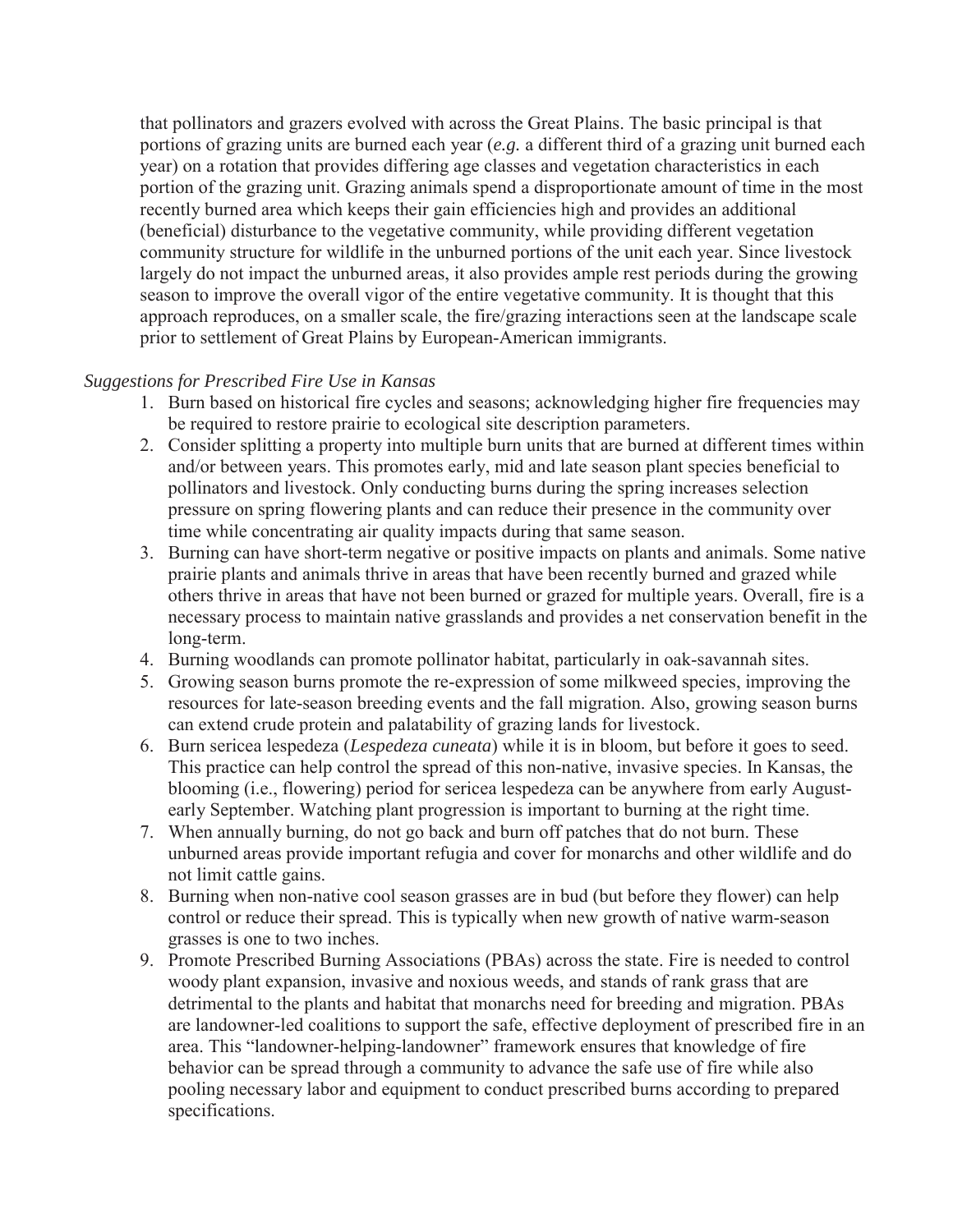10. Fire is essential to maintaining native hay meadows. Fire should be used every 2-5 years depending on grassland type and climatic conditions. Consider using a rest and haying rotation within a hay meadow every year such as: rest 1/3 from haying every year and annually rotate the 1/3 that isn't hayed; the year that the meadow is burned, the burned area can be hayed.

### *Suggestions for Grazing Management in Kansas*

- 1. Promote and support statewide and regional grazing organizations with a collective mission to regenerate Kansas grazing land resources.
- 2. Using various grazing practices, a land manager can manage for monarch habitat for the breeding and migration seasons. Patch-Burn grazing, described above, is a beneficial technique, others include:
	- a. Two Pasture Switch Back
	- b. Modified Two Pasture Patch-burn Grazing
	- c. High Intensity-Low Frequency Grazing, Season-Long
	- d. High Intensity-Low Frequency Grazing, Late Summer-Early Winter
	- e. Grazing Without Feeding Hay
		- i. If hay is used, restrict feeding to one geographic area that is already degraded and ensure hay does not contain noxious or invasive species. Monitor hay feeding sites for noxious or invasive species.
- 3. Base stocking rates upon annual forage availability and grazeable acres. Calculate based upon 25-35% grazed, 25-35% trampled or otherwise not available to grazing, and no less than 50% residual growth.
- 4. Maintain a diverse forb community for cattle production and pollinators. When available, forbs compose a significant portion of cattle diet at certain times and can have higher crude protein and digestibility compared to perennial grass (Holechek 1984).
- 5. Develop a drought contingency plan to adjust stocking rates based upon annual precipitation and forage production. Maintaining a diverse plant community can mitigate soil moisture deficits and maintain higher stocking rates relative to lower diversity prairie. National Drought Mitigation Center planning page: https://drought.unl.edu/droughtplanning/PlanningHome.aspx
- 6. Consider water developments, such as solar water wells, away from limited riparian or wetland areas.
- 7. Light to moderate grazing (stocking rate) is better than no Grazing or heavy grazing
	- a. When grasslands are repeatedly overgrazed, or not grazed at all, habitat for many species is negatively impacted. Light to moderate grazing will also result in more drought resiliency in the vegetative community and provide the most consistent average daily gain for livestock (Knapp et al. 1998).

# *Other Grassland Management Practices*

**Brush Management** – Invasive trees can alter native plant community diversity. Depending on the ecological site and species of invasive trees present on the site a mechanical and/or chemical application can be used to control invasive trees. Recover low density infested areas first to prevent long-term alteration of ecological processes and plant communities. Allowing 30% invasive tree infestation before acting is synonymous to losing 30% of native prairie resources for pollinators. Landowners should contact a natural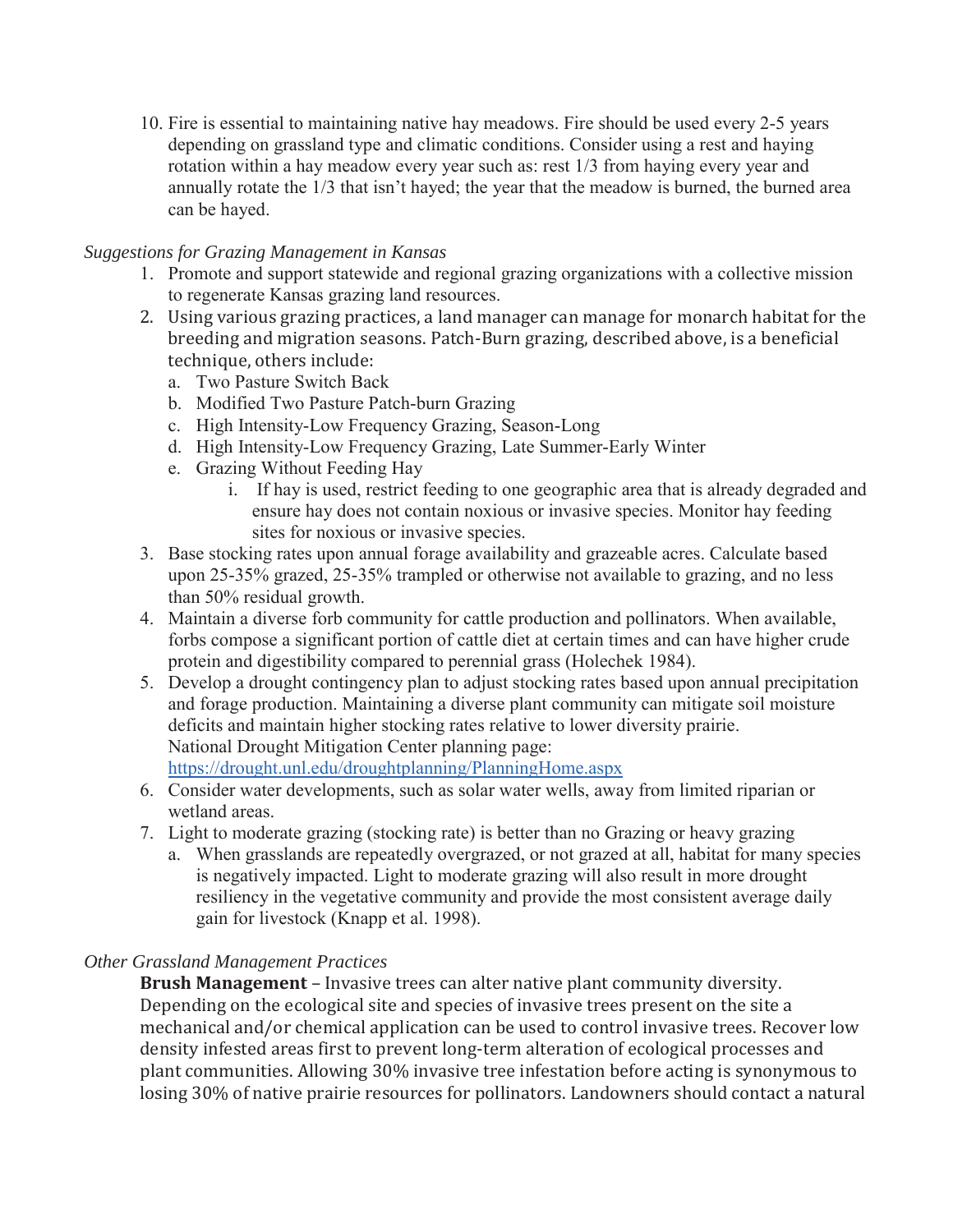resource technical assistance provider to explore the many financial and technical assistance opportunities available to control invasive trees.

**Invasive Species Management** – Identify and remove invasive species, including grasses, vines, shrubs, trees and forbs identified by natural resource professionals as nonnative invasive species or native invasive species.

http://www.kansasnativeplantsociety.org/invasive\_plants.php

Clean all equipment being brought into the area from outside sources. Control invasive trees and shrubs as guided by natural resource professionals.

**Application of Pesticides** – When considering the use of pesticides to control invertebrates perceived as a threat, landowners should consult with a County Extension Agent or the Natural Resource Conservation Service to identify the resource concern and beneficial practices to address it if needed. If pesticide use must be implemented, use best management practices to avoid migration timing, breeding periods, locations, drift etc.

http://www.epa.gov/pesticides/factsheets/ipm.

**Application of Herbicides**- A healthy prairie with a diverse wildlife community is invaluable to pollinators and provides nectar resources needed by monarch butterfly adults. Control of invasive plant species is imperative to maintain this healthy prairie wildflower community. In the United States, invasive plants are linked to the decline of 33 butterfly species (New et al. 1995, Wilcove et al. 1998), and 15 of 18 recovery plans for threatened or endangered butterflies recommend invasive plant control (Schultz et al. 2008). While herbicides can be an important management tool, broadcast applications of herbicides can reduce important floral resources. To avoid herbicide damage to nontarget plants and associate pollinators, avoid broadcast spraying or pellet dispersal, which may kill large number of larval hostplant or adult forage plants. Instead, spot treatment of targeted invasive plant species is a preferred method, allowing for selective control. For floral invasive species, to minimize negative impacts to monarch and other pollinators, treatment prior to blooming is recommended. If treatment must occur during the blooming period, it is recommended to spray early or late in the day or on cloudy, cool days when butterflies and other pollinators are least active.

**Mowing and Haying** – Avoid mowing and or shredding or pastures before and during spring and fall migration. Consider other techniques to achieve land management goals.

Consider harvesting hay during non-blooming periods for beneficial nectar plants. Leave unharvested strips or areas as allowable or alternate timing of harvest. Avoid broadcast herbicide application, except to control noxious weeds.

**Inter-seeding Forbs** – Inter-seeding diverse fob mixes into pasture/CRP stands lacking a diverse forb community beneficial to pollinators. Follow guidelines for local CRP CP-42 plantings or consult a natural resource professional to develop a locally adapted seed mix beneficial to the monarch butterfly. Use native local seed sources ecologically suitable for your site. https://websoilsurvey.nrcs.usda.gov/app/ When planting use minimum till drills.

**Wetland Management** – Management of water resources along riparian areas and other wetland types can also provide habitat for Monarchs. Migrating monarchs will stopover at water resources. Often, these wetland areas are rapidly invaded by nonnative and introduced species, making them unavailable to monarchs. Manage upland portions of the watershed to maintain, enhance or restore hydrologic function, water-holding capacity and healthy wetland plant communities. Develop grazing regimes that benefit the plant community, habitat structure and function. Include these areas in prescribed burn units.